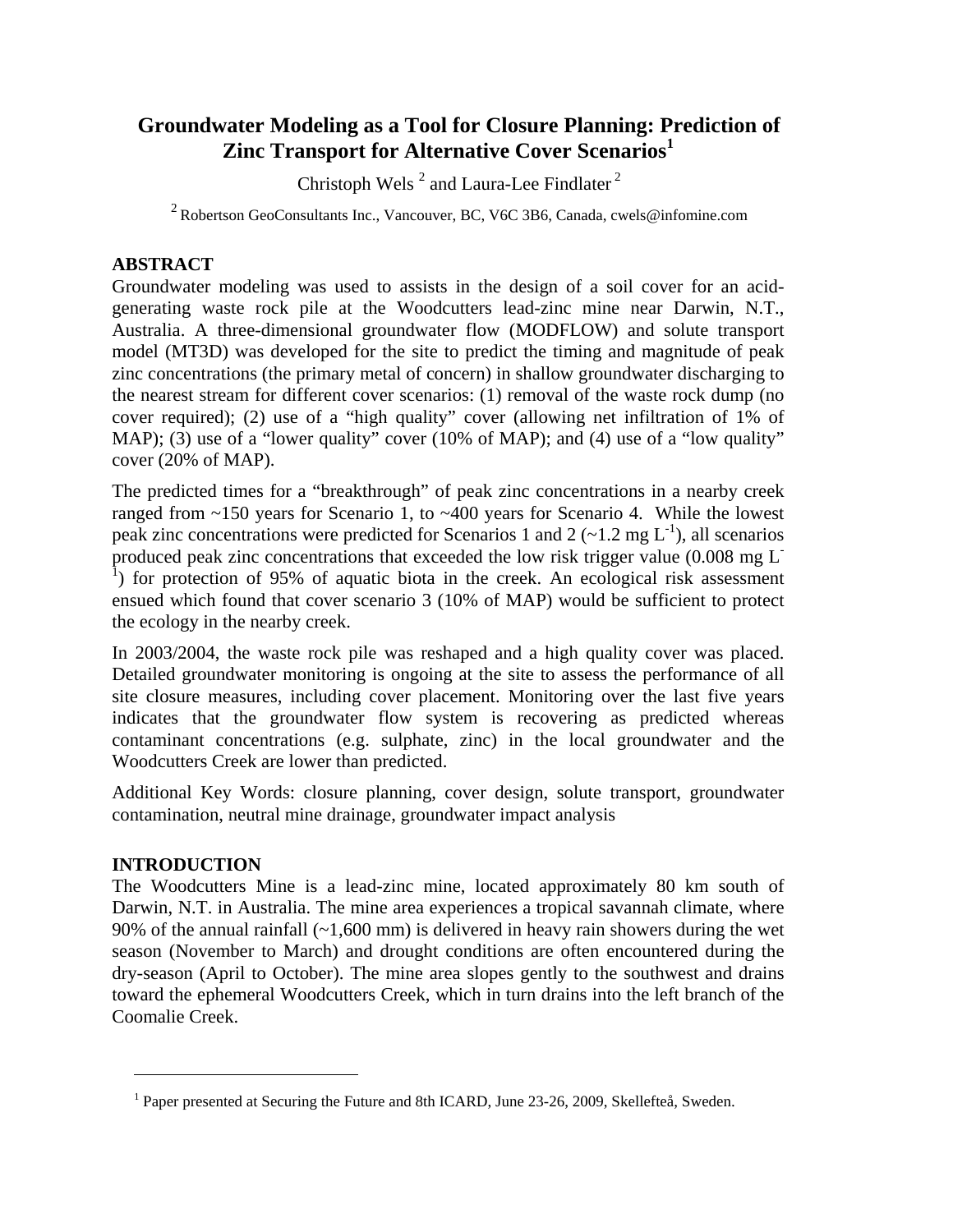The Woodcutters deposit consisted primarily of coarse-grained sulphides (including sphalerite, galena and pyrite) hosted in a carbonaceous, dolomitic mudstone-shale and siltstone unit (Whites Formation). The rocks in the mine area have been complexly folded and faulted and there are strong structural controls on mineralization and groundwater flow.

Ore was first mined from a 100 m deep open cut between 1985 and 1987, after which underground mining continued until 1998, producing 750 m deep underground workings centered beneath the open cut. Significant dewatering (up to  $350 \text{ L s}^{-1}$ ) was required during mining. Pre-concentration of the mill feed produced tailings with a high mineralization content (Pb 3%, Zn 3%, As 1%, Sb 0.3%, Cd 0.2% plus high levels of sulphide) which were stored in two above-ground tailings facilities "TD1" and "TD2" (Figure 1). A waste rock dump (WRD) was constructed during the open cut phase of mining and received overburden that was classified as either clean waste rock or as sulphide bearing waste rock. High pyrite material was placed in the southern half of the dump in a "High Sulphide Cell".

Mine decommissioning started in 1999. The underground workings were allowed to reflood commencing in April 1999 and were completely reflooded by the third quarter of 1999. All tailings from TD1 and TD2 and minor amounts of waste rock were relocated to the open pit in the 1999-2000 dry season in order to minimize the potential for long-term acid generation and metal contamination. After tailings relocation, the waste rock facility was the only remaining potential long-term source of ARD.

The final closure plan for the site called for placement of a dry cover on the waste rock facility to minimize future seepage and associated metal loading (including zinc) to the local groundwater and near-by Woodcutters Creek. A groundwater model was developed to predict the potential transport of contaminants of concern (COC) in the groundwater towards Woodcutters Creek for different cover scenarios. This paper describes the results of this modeling study and implications for the cover design and implementation.

## **SITE CHARACTERIZATION**

A detailed site characterization was carried out in 2000/2001 to evaluate current impacts and to provide a basis for the impact analysis. The following sections briefly summarize the key findings. For more details the reader is referred to Robertson GeoConsultants (2001, 2002a, 2002b).

#### **Groundwater Flow**

Drilling and subsequent water level surveys indicated that dewatering of the open pit and underground workings over the previous ~16 years had resulted in an extensive cone of depression centered on the open cut and aligned north-south along a steeply dipping fracture system associated with the Woodcutters anticline (Figure 1). The water levels in the central part of the cone of depression showed very little variation (at 38.5 m AHD) suggesting good hydraulic connection in the underground workings, shafts and drill holes. The central area of the cone extended more than 1 km north of the open pit likely due to the presence of faults/fractures and the underground workings. In 2001, the footprint of the waste rock pile was located within the cone of depression thus seepage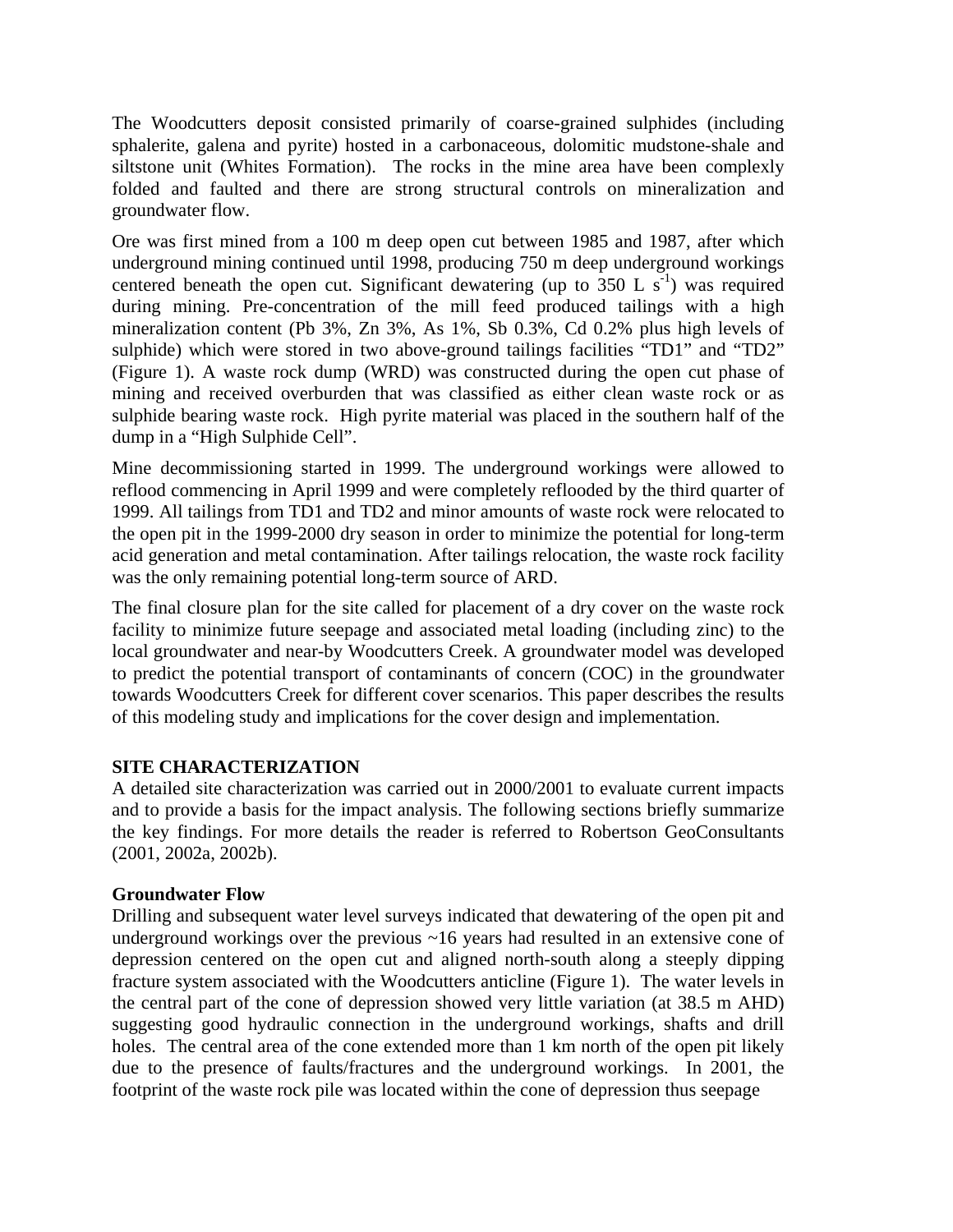

Figure 1. Observed groundwater levels, February 2001 (m AHD)

from the WRD was inferred to be still flowing towards the open pit (Figure 1). At the time of this initial study (July 2001), the water table in the backfilled pit area was rebounding at a rate of  $\sim 9$  m y<sup>-1</sup>. The rate of groundwater rebound has gradually declined over the last 7 years (see figure 3).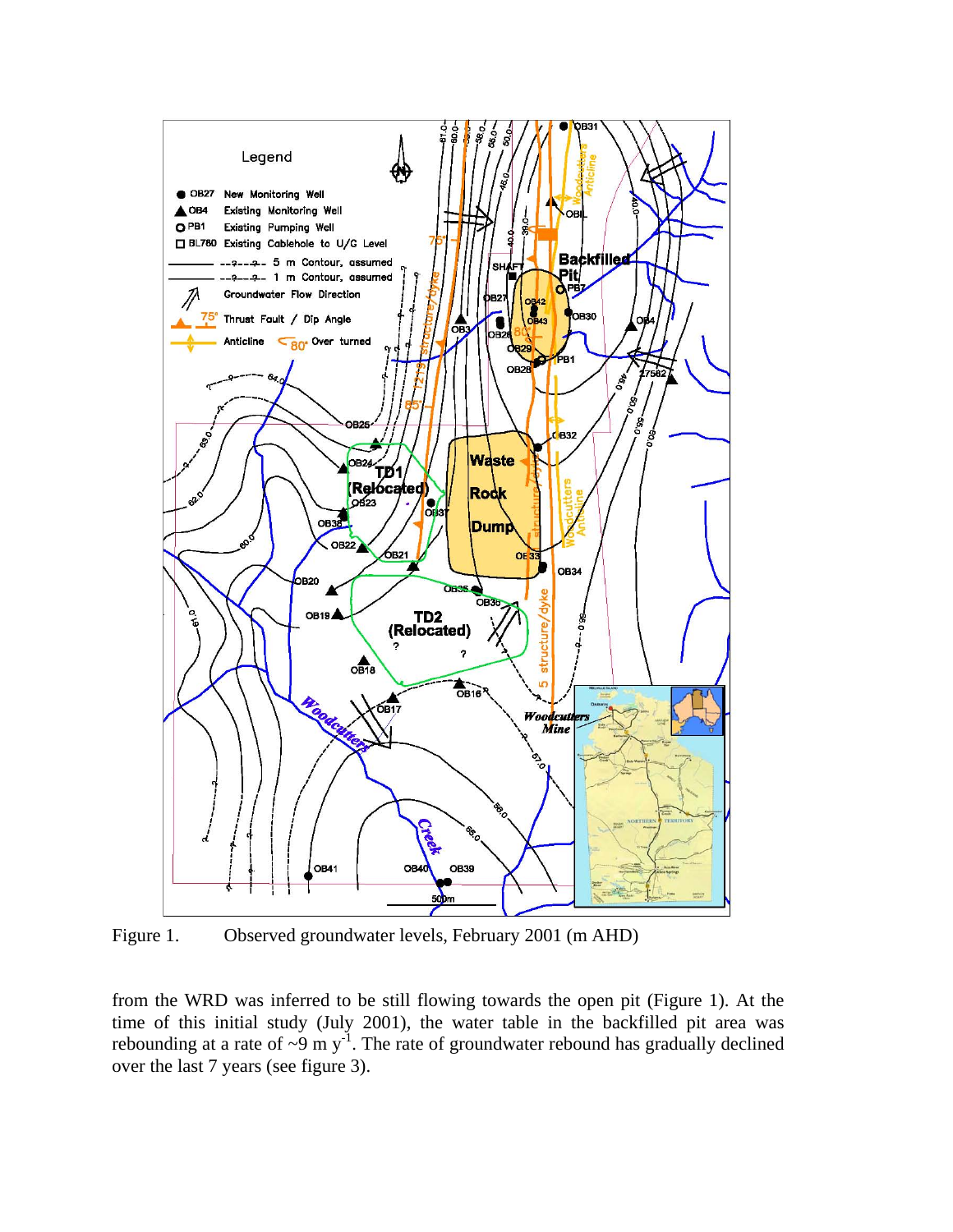# **Groundwater Quality**

The historic and recent water quality monitoring data suggest that past mining activities at the site have had a significant impact on the groundwater quality on the lease property. The most significant impact has been an increase in the concentrations of major cations (Ca and Mg) and major anions (sulphate) as a result of sulphide oxidation and subsequent acid neutralization reactions. Elevated concentrations of metals (primarily Zn, Mn and Ni) were only observed in close proximity to the mine units (i.e. open pit, WRD, TD1 and TD2 etc.).

Typical water quality in the pit area has pH below 6.0, sulphate greater than  $1,000 \text{ mg } L^{-1}$ and Zn and Mn greater than  $1 \text{ mg } L^{-1}$ . Monitoring wells located east, south and west of the WRD showed much lower concentrations of sulphate, zinc and manganese than were observed in the open pit area and in ARD seepage from the WRD itself (Robertson GeoConsultants 2001). These observations are consistent with the 2001 water level measurements, which suggested that WRD seepage was still flowing in a northerly direction towards the open pit (Figure 1).

Overall, impacted water quality across the site is not uniform suggesting important geochemical controls (e.g. local differences in buffering, sorption and/or precipitation) and/or multiple sources of ARD (WRD and reclaimed tailings area). Monitoring wells located along the southern (downstream) lease boundary indicate that mine-impacted groundwater has not reached the lease boundary and/or is sufficiently diluted.

# **GROUNDWATER FLOW MODEL**

A groundwater flow model was developed for the site to predict (i) the time required for complete groundwater rebound and (ii) the post-closure groundwater flow field. The groundwater flow model was calibrated using early drawdown data and (initial) groundwater recovery data. The calibrated flow model provided the basis for the prediction of post-closure zinc transport towards the Woodcutters Creek.

Key features of the model included explicit representation of Woodcutters Creek, backfilled tailings in the open cut, and seepage (recharge) "source areas" in the footprint areas of the tailings dams and waste rock dump. All stages of mine life, from pre-mining, open pit and underground mining through to reflooding, were simulated with the groundwater model. For more details on numerical methods the reader is referred to Robertson Geoconsultants Inc. (2002a).

The calibrated groundwater model indicated that the cone of depression caused by mine dewatering was aerially extensive. At the end of mine dewatering, the cone of depression extended ~2.3 km in the east-west direction and ~6.5 km in the north-south direction, encompassing a surface area of  $\sim$ 10.7 km<sup>2</sup>.

Figure 2 shows the simulated recovery in hydraulic heads in the underground workings. The observed water levels in the shaft and two deep pumping wells are shown for comparison. While the model slightly overpredicted the magnitude of recovery in the underground workings (due to a datum shift that was not known at the time of model calibration), the observed rate of recovery was reproduced very well. Water level data collected since completion of the groundwater model (in 2002) generally agree with the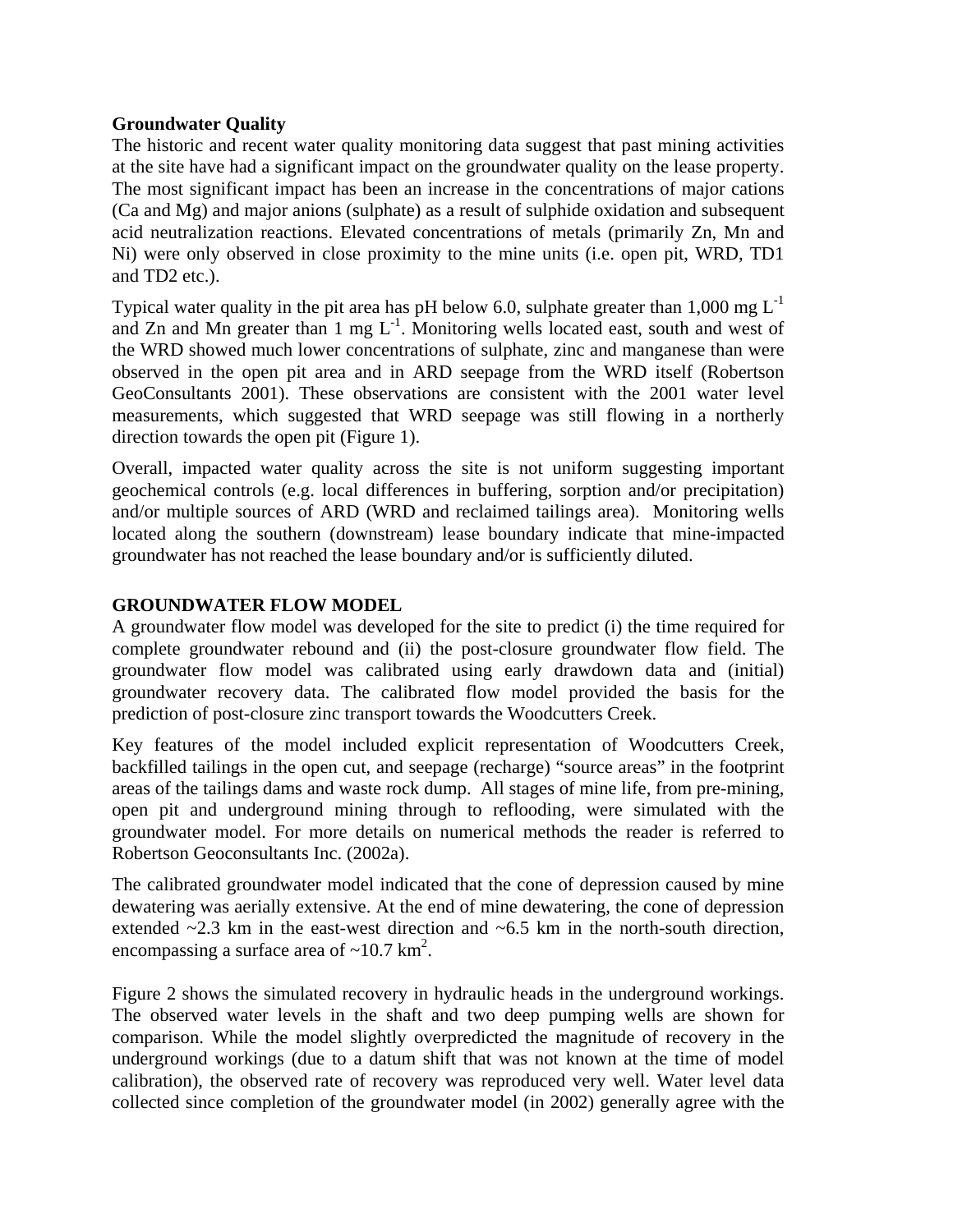predicted groundwater rebound providing at least partial verification of the flow model (Figure 2).



Figure 2. Simulated and observed water level rebound in the underground workings.

The model further predicted that after groundwater rebound hydraulic gradients within the backfilled pit area and the foot print area of the waste rock facility would gradually reverse and impacted groundwater from these impacted areas would move in a southwesterly direction towards Woodcutters Creek. Recent groundwater level monitoring are consistent with these earlier flow predictions (Robertson GeoConsultants Inc, 2008).

# **SOLUTE TRANSPORT MODEL**

A solute transport model was used to simulate the potential impact of waste rock seepage on Woodcutters Creek. Zinc was selected for solute transport because (i) it occurs in high concentration in the WRD seepage (up to 400 mg  $L^{-1}$ ); (ii) it is mobile in circum-neutral groundwater and (iii) it is potentially toxic to aquatic organisms. In addition, soluble zinc has a relatively low affinity for aquifer materials, thereby making it a 'worst case' indicator of potential environmental impact.

Unlike the groundwater flow model, the solute transport model could not be calibrated because historic water quality data was unavailable. Accordingly, current conditions (concentrations) were assumed based on recent water quality monitoring and the model was then run forward into the future (200-380 years depending on the cover scenario simulated). For details on the numerical methods the reader is referred to Robertson Geoconsultants Inc. (2002a).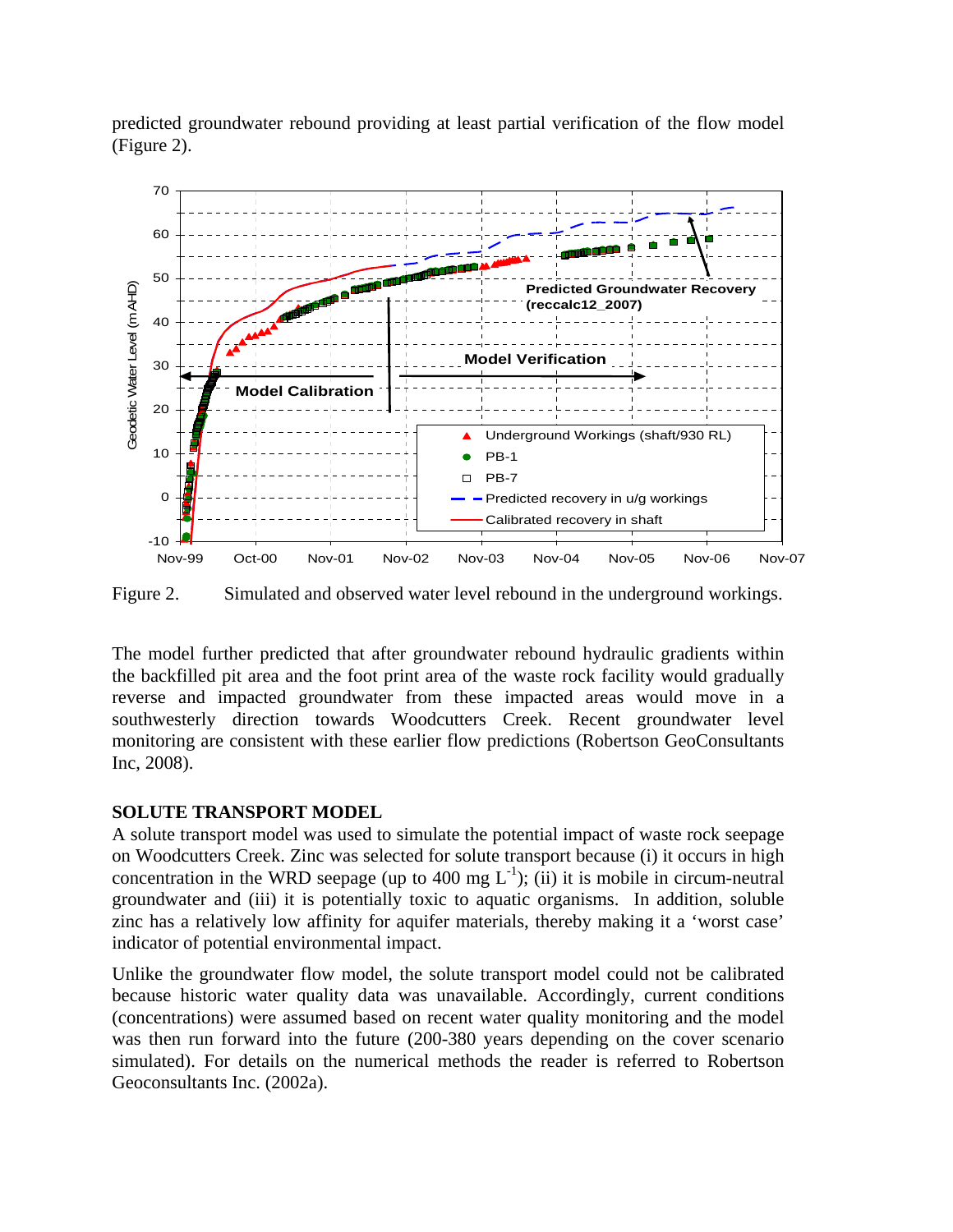#### **Modeled Cover Scenarios**

A total of four cover scenarios were selected for further impact analysis. The assumed seepage rates, initial (current) zinc concentrations and "future" zinc concentrations in waste rock pore water are summarized in Table 1 for each scenario. Note that current zinc pore water concentrations in the waste rock dump were determined using a geochemical equilibrium model (MINTEQA2) (OKC-RGC, 2002). Geochemical modeling was also used to determine future zinc pore water concentrations.

Removal of the waste rock dump (Scenario 1) was not a realistic closure option but was included to illustrate the impact of other zinc sources (e.g. current zinc plume, seepage from backfilled tailings) on zinc transport towards Woodcutters Creek.

## **Predicted Post-Closure Water Quality**

Figure 3 shows the simulated breakthrough curves at six observation points for Scenario 1, i.e. where the waste rock dump is removed entirely. This hypothetical scenario illustrates that zinc concentrations in the aquifer will remain significantly above background for many decades, even if there was no future release of zinc into the system (i.e. no future seepage from the waste rock pile). This is a result of the large amount of zinc believed to be stored in the groundwater system, both in dissolved form in the groundwater itself and sorbed onto the aquifer material. Note that zinc concentrations downstream of the waste rock pile (at OB35/36) are predicted to initially increase (from ~1.1 mg  $L^{-1}$  currently observed to as high as 5-7 mg  $L^{-1}$ ) due the anticipated reversal of groundwater flow, which will allow migration of contaminated groundwater from the open pit and underground workings towards Woodcutters Creek.

| Cover<br>Scenario | Cover<br>Quality      | Cover Design                                            | Seepage<br>Rate <sup>A</sup> | <b>Assumed WRD Seepage</b><br><b>Water Quality</b><br>$(mg L^{-1})$ |                |
|-------------------|-----------------------|---------------------------------------------------------|------------------------------|---------------------------------------------------------------------|----------------|
|                   |                       |                                                         |                              | Initial Zn                                                          | Future Zn      |
|                   | <b>WRD</b><br>removed | No cover required                                       | 0% of MAP<br>(no WRD)        | 10                                                                  | $\overline{0}$ |
|                   | High                  | 2m growth medium<br>over 0.5m compacted,<br>active clay | 1% of MAP                    | 10                                                                  | 10             |
| 3                 | Moderate              | 1m growth medium<br>over 0.5m compacted,<br>active clay | 10% of MAP                   | <b>10</b>                                                           | 50             |
| 4                 | Low                   | 1m growth medium<br>over 0.5m compacted,<br>stable clay | 20% of MAP                   | -10                                                                 | 100            |

Table 1. Cover scenarios evaluated with solute transport model

AExpressed in terms of Mean Annual Precipitation "MAP"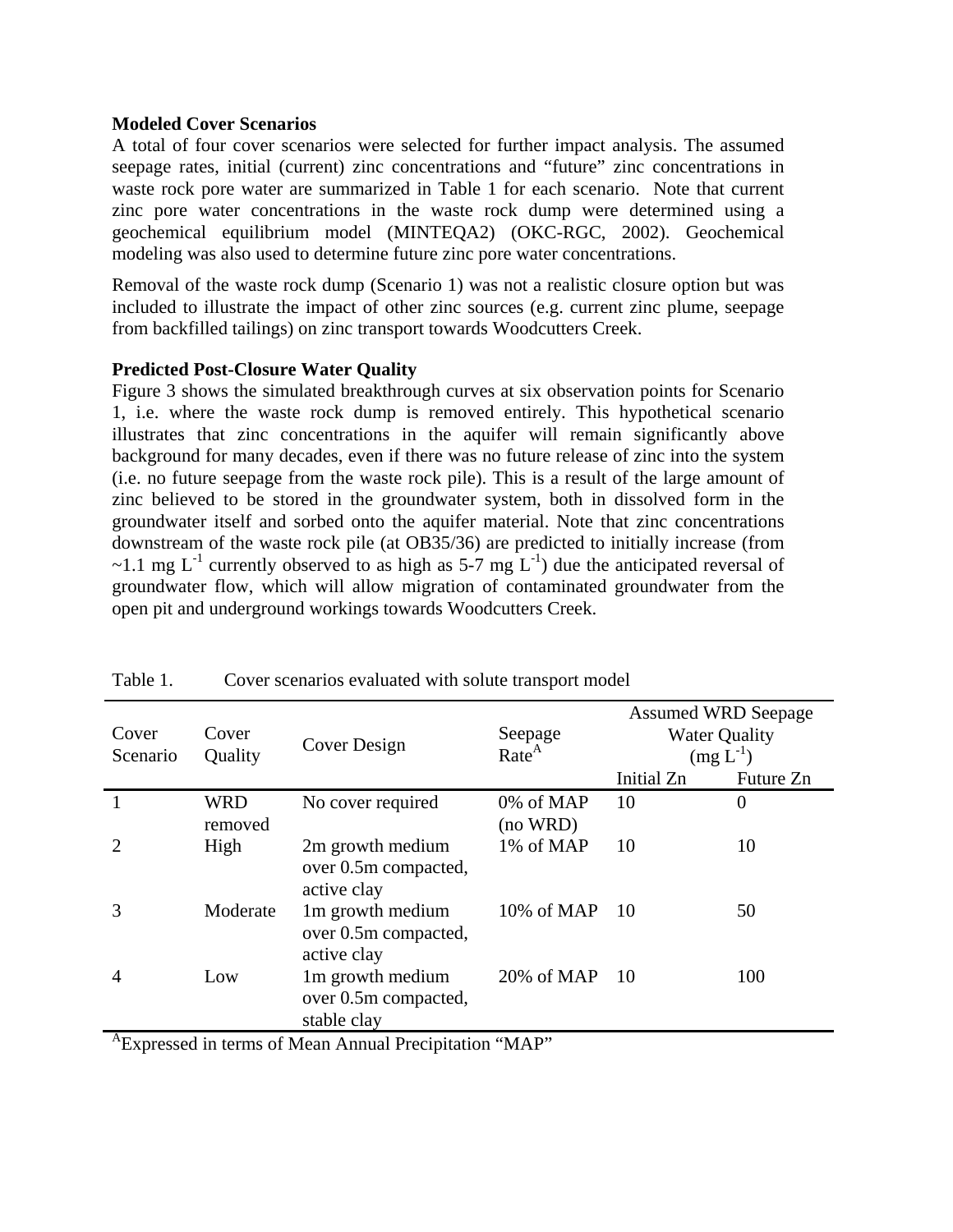

Figure 3. Simulated zinc concentrations (mg  $L^{-1}$ ) for Scenario 1 (waste rock dump removed; WRD seepage = 0% MAP,  $Zn=0$  mg  $L^{-1}$ )

To compare the impact of various cover scenarios on shallow groundwater entering Woodcutters Creek, Zn breakthrough curves were computed for a nearby monitoring bore (OB17) and are shown in Figure 4. The predicted times for a "breakthrough" of peak zinc concentrations at the stream range from ~150 years for Scenario 1 (removal of waste rock dump), to ~400 years for Scenario 4 (low quality cover). Note that even in Scenario 1 (waste rock storage facility removed) zinc concentrations are predicted to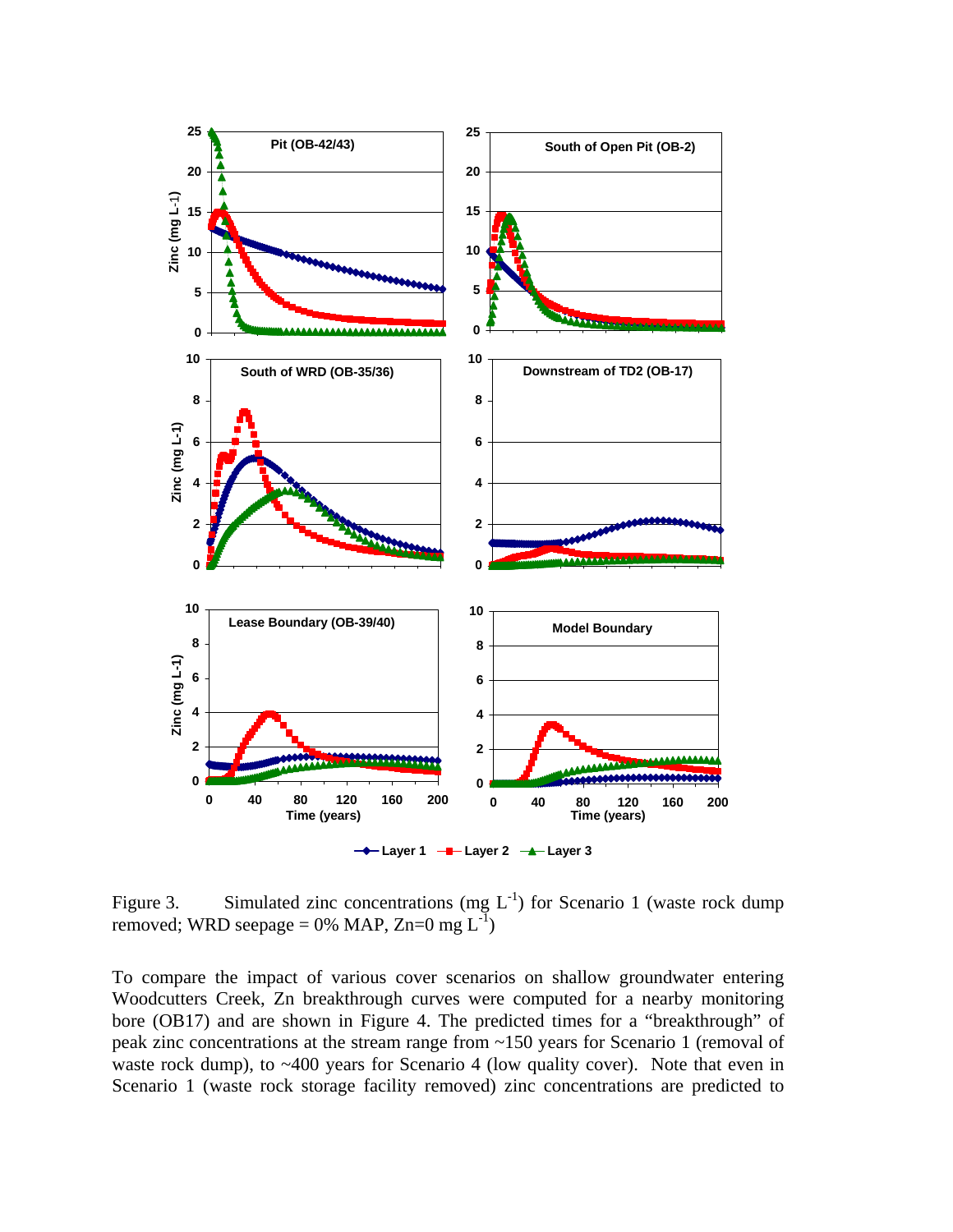increase slightly before diminishing due to "flushing" of zinc currently stored in the local aquifer system.

As expected, the highest zinc concentrations in groundwater discharging to the stream were predicted for Scenario 4, which represents the scenario with the highest zinc load from the waste rock pile to the aquifer system. Note that the predicted peak zinc concentrations in shallow groundwater discharging into the stream are very similar for Scenarios 1 and 2 (Figure 4), indicating that the zinc load released from a high quality cover is small relative to the zinc currently stored in the aquifer system.



Figure 4. Simulated zinc concentrations (mg  $L^{-1}$ ) at OB17 (shallow groundwater)

It should be noted that the confidence that can be placed on specific numbers predicted by the transport model is limited because the transport model could not be calibrated. Calibration of the transport model would require longer-term (at least 10-20 years) monitoring of zinc transport in the aquifer. Nevertheless, the modeling results are believed to provide a reasonable framework for a qualitative, if not semi-quantitative comparison of different cover options and their likely impact on the water quality of Woodcutters Creek.

## **ECOLOGICAL RISK ON WOODCUTTERS CREEK**

Table 2 summarizes the predicted peak zinc concentrations in shallow groundwater discharging along three sections of Woodcutters Creek. This shallow groundwater (baseflow) consists of mine impacted groundwater originating from the eastern portion of the watershed (see Figure 4) diluted by non-impacted groundwater originating from elsewhere in the watershed. The predicted peak zinc concentrations for all cover scenarios exceed 0.008 mg  $L^{-1}$ , which is considered to be the "low risk" trigger value for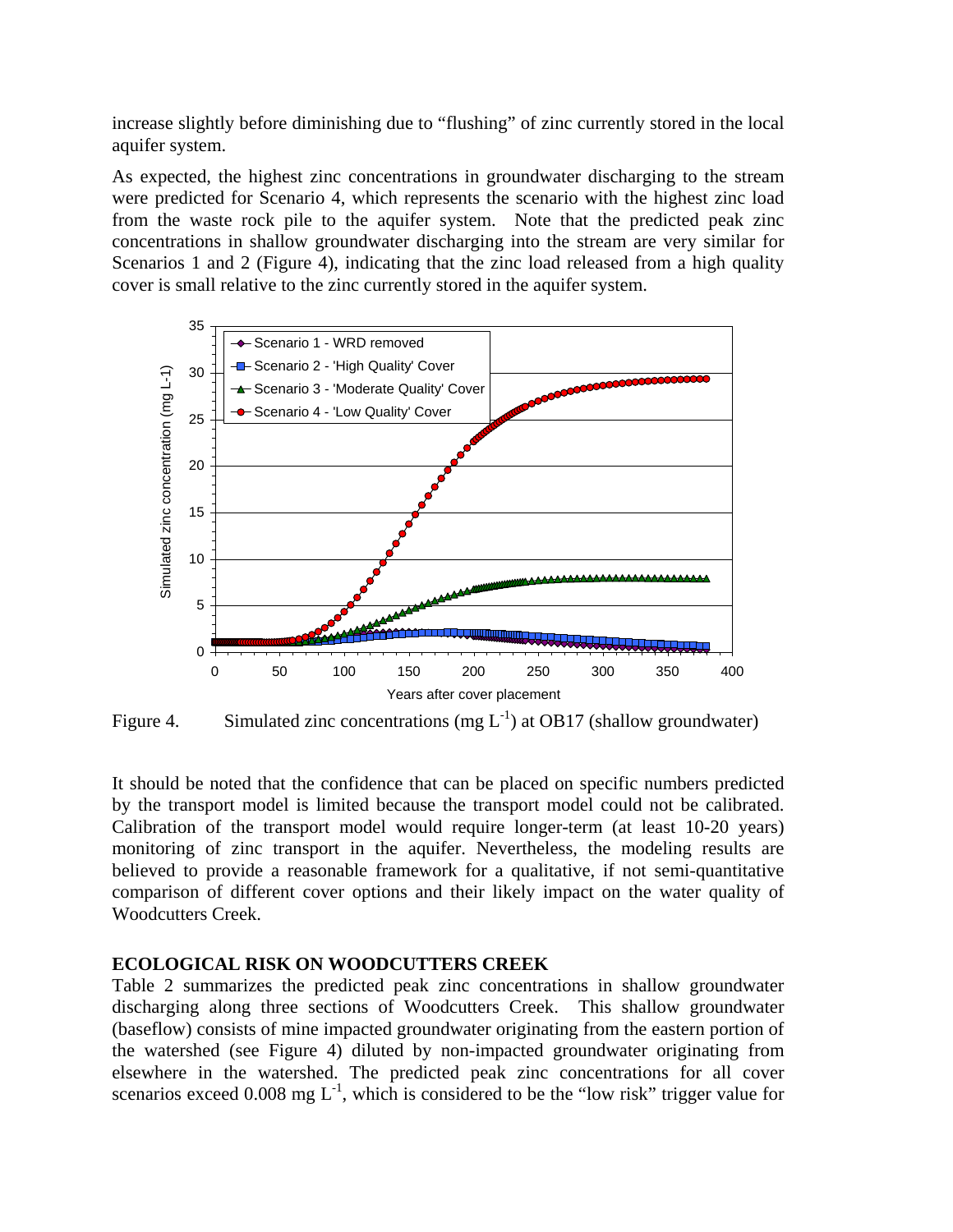the protection of 95% of aquatic biota (ANZECC 2000). As a result, an ecological risk analysis was initiated to evaluate the risk of elevated zinc concentrations to downstream aquatic receptors (EWL 2003).

Table 2. Summary of predicted zinc concentrations in baseflow to Woodcutters Creek at time of peak breakthrough

| <b>Stream Segment</b>                                                               | Cover      | Cover      | Cover      | Cover      |  |  |  |  |
|-------------------------------------------------------------------------------------|------------|------------|------------|------------|--|--|--|--|
|                                                                                     | Scenario 1 | Scenario 2 | Scenario 3 | Scenario 4 |  |  |  |  |
| Time of peak zinc concentrations (years)                                            |            |            |            |            |  |  |  |  |
|                                                                                     | 150        | 200        | 380        | 380        |  |  |  |  |
| Simulated Average Zinc Concentrations in Shallow Groundwater Near Woodcutters Creek |            |            |            |            |  |  |  |  |
| $(mg L-1)$                                                                          |            |            |            |            |  |  |  |  |
| 1 (upper mine reach)                                                                | 0.2        | 0.1        | 0.3        | 1.2        |  |  |  |  |
| 2 (lower mine reach)                                                                | 1.2        | 1.2        | 3.9        | 13.3       |  |  |  |  |
| 3 (downstream of mine lease)                                                        | 0.3        | 0.3        | 09         | 3.1        |  |  |  |  |

The concentrations in Table 2 were combined with baseflow estimates and available surface water flows to estimate the likely peak zinc concentrations in Woodcutters and Coomalie Creeks. The computed zinc concentrations were then compared to applicable guidelines to evaluate the impact on the stream ecology and beneficial uses of the aquatic resources (see EWL, 2003 for details). Based on this analysis, EWL Sciences concluded that:

- peak zinc concentrations in Woodcutters Creek are likely to exceed the ANZECC 80% aquatic ecosystem protection guideline value as well as background concentrations for all cover scenarios; and
- future impacts to Coomalie Creek are likely to be negligible, provided that seepage rates from the waste rock pile are below 10% of MAP (i.e. Cover Scenarios 1, 2 or 3).

# **COVER CONSTRUCTION AND MODEL VALIDATION**

The transport modeling and the ecological risk assessment suggested that a "moderate quality cover" (Scenario 3) would be sufficient to meet the closure criteria developed for the site. However, allowing for inevitable changes in cover performance through time, the site owner decided to adopt a more conservative design figure of 5% mean annual precipitation for final cover design and construction (in 2003/2004).

Routine water quality monitoring has been undertaken at the Woodcutters site since 2001. In general, contaminant concentrations (e.g. sulphate, zinc) in the local groundwater and the Woodcutters Creek are lower than predicted. This is believed to be a result of a smaller inventory of contaminants stored in the groundwater system (from past mine waste seepage) than originally assumed in the model. Thus far, the reversal of hydraulic gradients (towards Woodcutters Creek) has not negatively impacted groundwater quality, suggesting that the cover system is working as intended. However, longer-term groundwater quality monitoring (10-20 years) will be required to further evaluate the validity of the zinc transport predictions and the success of closure in general.